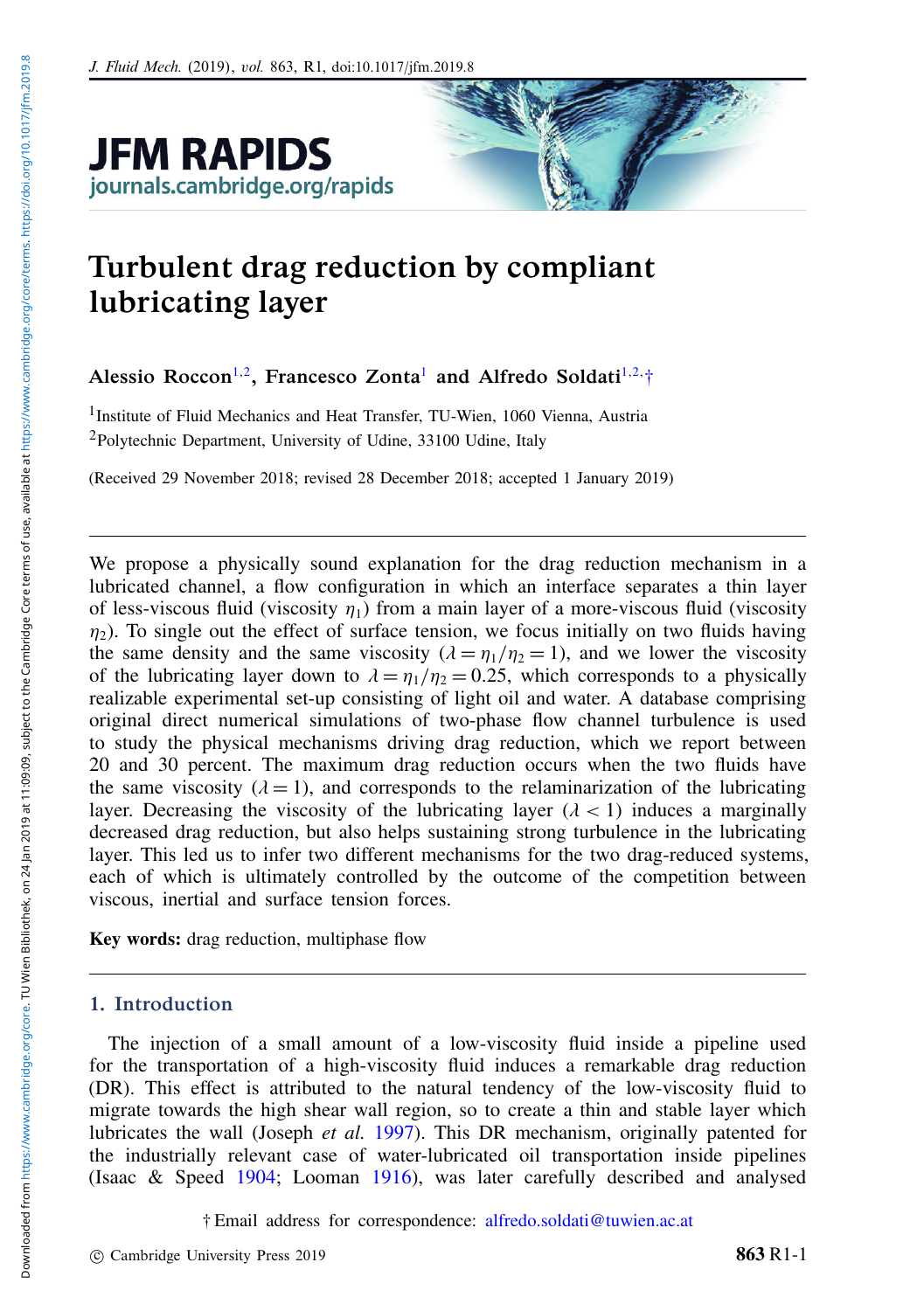in a series of influential scientific works (see Joseph, Renardy & Renardy [1984;](#page-10-3) Oliemans & Ooms [1986;](#page-10-4) Joseph & Renardy [1993;](#page-10-5) Bai, Kelkar & Joseph [1996;](#page-10-6) Bannwart [2001,](#page-10-7) among others). A comprehensive overview on the topic is provided by Joseph *et al.* [\(1997\)](#page-10-0) and by Ghosh, Mandal & Das [\(2009\)](#page-10-8). According to the global picture emerging from the available literature, the DR mechanism is purely viscosity-driven, with the role of surface tension left unclear. With this work, we want first to demonstrate the crucial role of surface tension in modifying momentum transfer rates and the corresponding overall drag in the considered lubricated channel, and second, to identify the different DR mechanisms, which ultimately depend on the possibility to have a laminar or turbulent lubricating layer near the wall. Finally, we underline the need to extend further the range of parameters to achieve a full understanding of the investigated DR mechanisms. To do this, we start from a simplified and yet relevant simulation setting: We consider a plane channel in which a thin layer of a less-viscous fluid moves on top of a thicker layer of a more-viscous transported fluid. To single out at best the role of surface tension, we also examine the case of a lubricating layer of exactly the same viscosity of the transported fluid. This case will be used as benchmark for the other cases. In this work, we consider a lubricating layer, the thickness of which is 7.5 % of the entire channel height. We use a finely resolved pseudospectral direct numerical simulation (DNS) of turbulence, coupled with a phase field method (PFM) to describe the interactions between the two liquid layers and to track the motion of the liquid–liquid interface. The novel contribution of the present work is the original investigation on the effect of larger viscosity contrast of the lubricating layer: in this way, we can examine two different DR mechanisms, corresponding to flows in which the lubricating layer is laminar for higher viscosity, and turbulent for lower viscosity. In our previous works (Ahmadi *et al.* [2018](#page-9-0)*a*,*[b](#page-9-1)*), we examined the effect of a fully relaminarized lubricating layer on a marginally turbulent/transitional channel flow  $(Re<sub>\tau</sub> = 100)$ . To demonstrate that DR can be found also in presence of a lubricating layer in turbulent flow, we run original simulations at  $Re<sub>\tau</sub> = 300$ . In order to sustain turbulence in the lubricating layer, we reduce its viscosity down to  $\eta_1 = 0.25\eta_2$ . Our results show that when the viscosity of the two fluids is the same, we can observe a strong DR ( $\sim$ 27%), which is due just to the presence of a localized elasticity element – the surface tension of the interface. In this case, we also observe relaminarization of the thin lubricating layer. When we decrease the viscosity of the lubricating layer, we report a DR of  $~\sim$ 24%, just marginally smaller than the previous case, but we also observe a fully turbulent lubricating layer. Clearly, DR mechanisms are different in the two cases and must correspond to different outcomes in the interplay between viscous forces, inertial forces and surface-generated capillary forces. Using quantitative statistics, and qualitative insights into the relevant phenomena governing the turbulence regeneration cycle, we are able to explain in detail this twofold DR mechanism, which, to the best of our knowledge, has not been investigated before.

# 2. Methodology

We focus on a flow configuration consisting of two immiscible fluid layers that are driven by an imposed pressure gradient in a horizontal channel. Channel dimensions are  $L_x \times L_y \times L_z = 4\pi h \times 2\pi h \times 2h$ , with *h* the half-channel height and *x*, *y*, *z* the streamwise, spanwise and wall-normal directions, respectively. A thin fluid layer (layer 1), 0.15*h* thick, flows over a thicker fluid layer (layer 2), 1.85*h* thick. The two layers have different viscosities,  $\eta_1$  and  $\eta_2$ , but the same density,  $\rho_1 = \rho_2 = \rho$ . The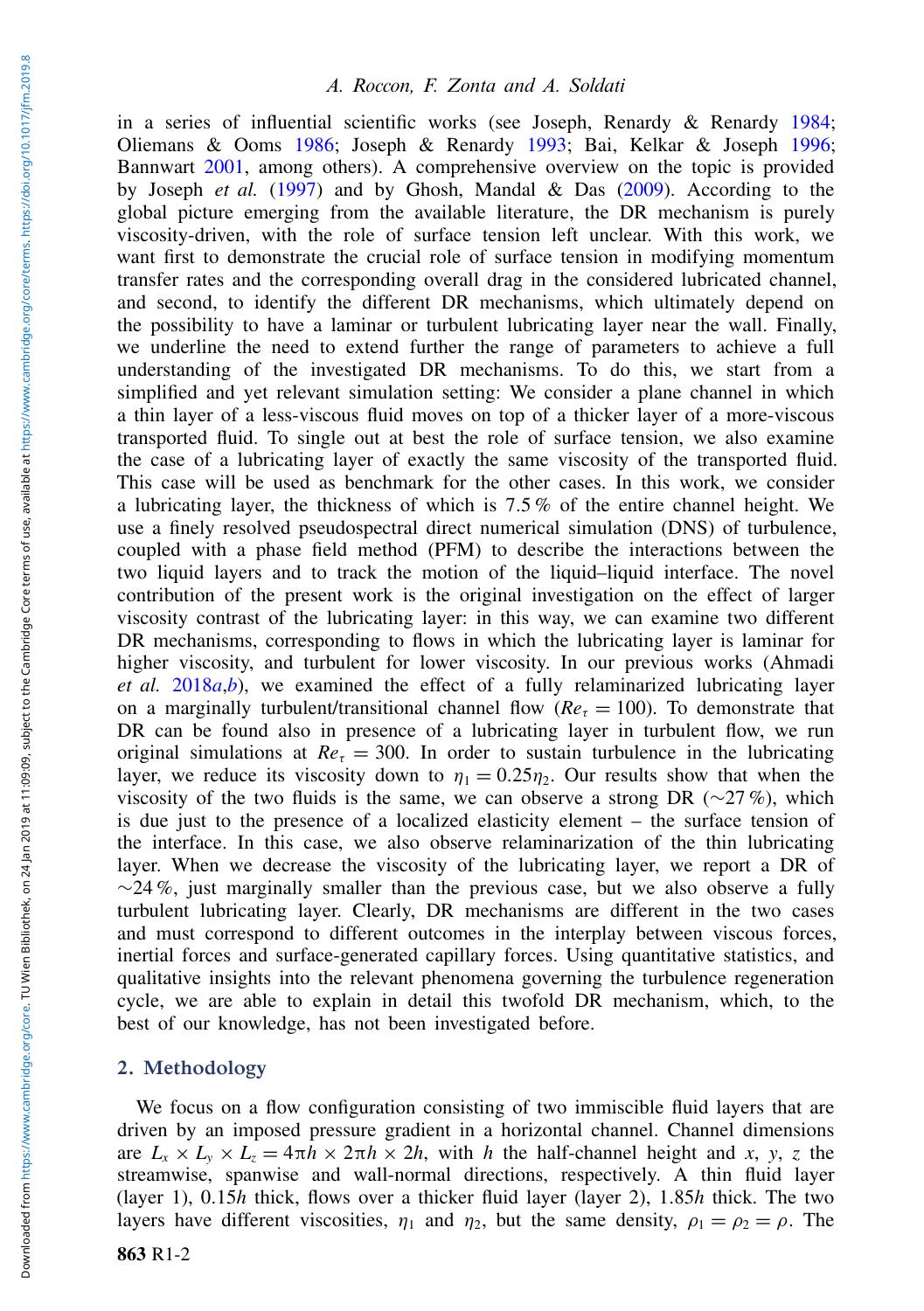deformable interface separating the two fluid layers is characterized by a constant and uniform value of the surface tension  $\sigma$ . The flow physics, modelled by a PFM, is described by the following set of dimensionless governing balance equations:

$$
\nabla \cdot \mathbf{u} = 0,\tag{2.1a}
$$

<span id="page-2-1"></span><span id="page-2-0"></span>
$$
\frac{\partial u}{\partial t} + u \cdot \nabla u = -\nabla p + \frac{1}{Re_{\tau}} \nabla \cdot [\eta(\phi, \lambda)(\nabla u + \nabla u^{\mathsf{T}})] + \frac{3}{\sqrt{8}} \frac{Ch}{We} \nabla \cdot \mathbf{T}_c, \quad (2.1b)
$$

$$
\frac{\partial \phi}{\partial t} + \mathbf{u} \cdot \nabla \phi = \frac{1}{Pe} \nabla^2 (\phi^3 - \phi - Ch^2 \nabla^2 \phi), \tag{2.1c}
$$

where  $u = (u_x, u_y, u_z)$  is the velocity vector,  $\nabla p$  is the pressure gradient (including also the mean pressure gradient that drives the flow, see Soldati  $\&$  Baneriee [1998\)](#page-10-9).  $\phi$  is the order parameter which ranges from  $\phi = -1$ , in one phase, to  $\phi = 1$ , in the other phase, and  $\lambda = \eta_1/\eta_2$  is the viscosity ratio. Fluid velocity is made dimensionless using the friction velocity

$$
u_{\star} = \sqrt{\frac{h}{\rho} \frac{|\mathrm{d}P|}{\mathrm{d}x}} = \sqrt{\frac{|\tau_{w,1}| + |\tau_{w,2}|}{2\rho}}
$$
(2.2)

as reference, with  $\tau_{w,1}$  and  $\tau_{w,2}$  the shear stress at the top and bottom walls, respectively. Note that for the present flow configuration, the thin layer (which we will also refer to as the lubricating layer) is characterized by a viscosity that is always smaller than or equal to that of the thicker layer (which we will also refer to as the main layer), such that  $\lambda \leq 1$ . The term  $\eta(\phi, \lambda)$  in [\(2.1](#page-2-0)*b*) defines the non-dimensional viscosity distribution inside the domain (Ding, Spelt & Shu [2007;](#page-10-10) Kim [2012\)](#page-10-11), whereas viscosity distribution inside the domain (Ding, Spelt & Shu 2007; Kim 2012), whereas the term  $3Ch/(\sqrt{8}We) \nabla \cdot \mathbf{T}_c$  represents the capillary force per unit mass due to surface tension, with  $\mathbf{T}_c = |\nabla \phi|^2 \mathbf{I} - \nabla \phi \otimes \nabla \phi$ . Equation [\(2.1](#page-2-1)*c*), usually called Cahn–Hilliard (CH) equation, describes the transport of the order parameter  $\phi$ . The term on the right-hand side of [\(2.1](#page-2-1)*c*) is a diffusive flux that controls the interface behaviour (Badalassi, Ceniceros & Banerjee [2003\)](#page-10-12). Dimensionless numbers in [\(2.1](#page-2-1)*c*)–[\(2.1](#page-2-0)*b*) are the following: the shear Reynolds number,  $Re_\tau = \rho u_\tau h / \eta_2$ , which is the ratio between inertial and viscous forces (computed using the viscosity  $\eta_2$  as reference); the Weber number,  $W_e = \rho u_t^2 h / \sigma$ , which is the ratio between inertial and surface tension forces; the Péclet number,  $Pe = u<sub>\tau</sub> h/M\beta$ , which is a numerical parameter that controls the interface relaxation time and is defined in terms of  $M$ , the Onsager coefficient or mobility, and of  $\beta$ , a numerical factor used during the non-dimensionalization of the CH equation; and finally the Cahn number,  $Ch = \xi/h$ , which represents the dimensionless thickness of the liquid–liquid interface (whose dimensional value is  $\xi$ ). The governing equations are discretized using a pseudospectral method based on transforming the field variables into wavenumber space, through Fourier representations for the periodic (homogeneous) directions *x* and *y*, and a Chebyshev representation for the wall-normal (non-homogeneous) direction *z*. Periodicity along *x* and *y* is assumed for both velocity *u* and order parameter  $\phi$ , while no-slip (*u*) and no-flux  $(\phi)$  conditions are imposed at the two walls. Further details on the numerical method can be found in Roccon *et al.* [\(2017\)](#page-10-13) and Soligo, Roccon & Soldati [\(2019\)](#page-10-14).

#### 2.1. *Simulation set-up*

We considered four different cases. The benchmark single-phase flow case and three different cases of viscosity-stratified two-phase flow, each characterized by a

863 R1-3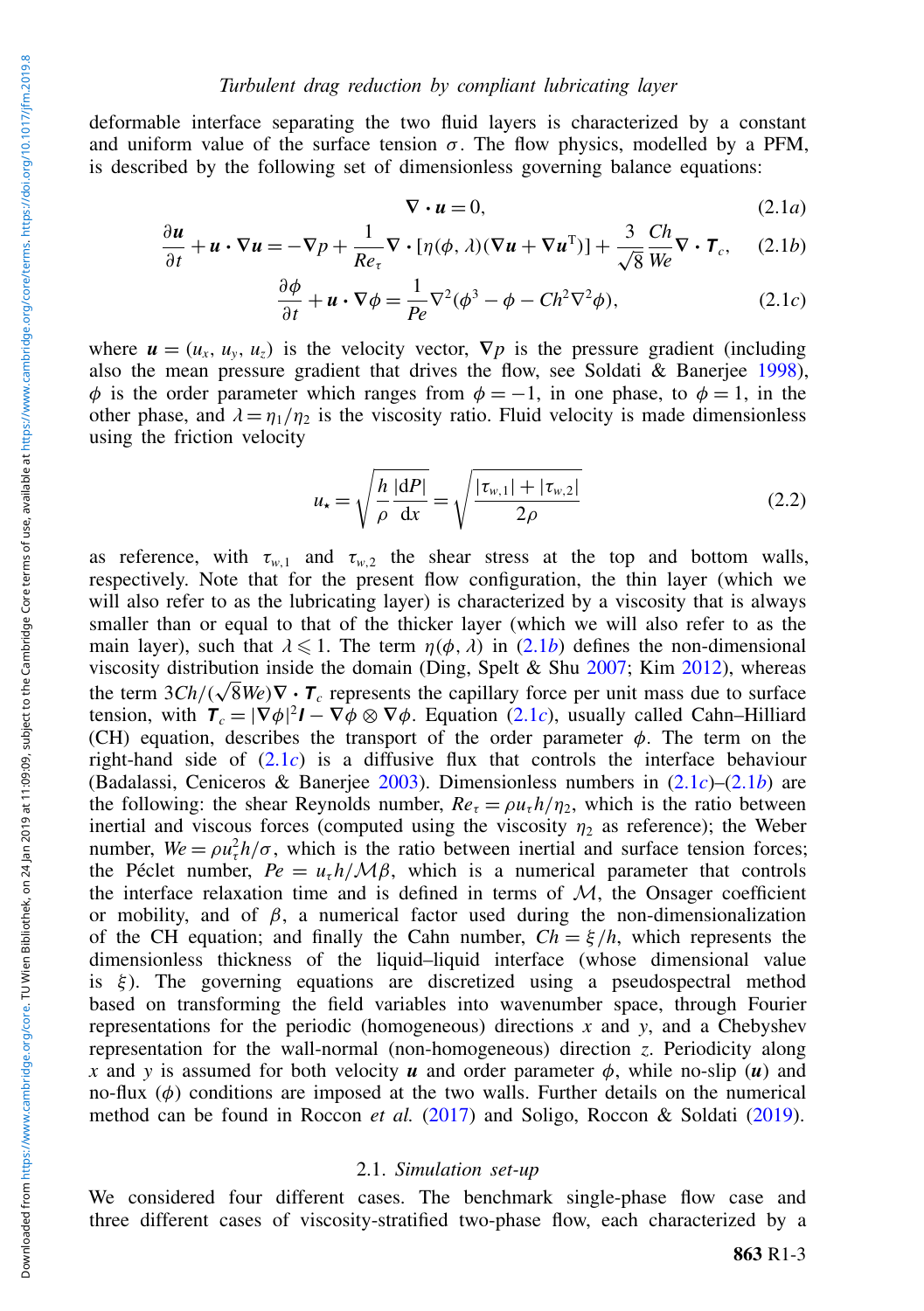different value of the viscosity ratio  $\lambda$ . Specifically, we considered  $\lambda = 1$ ,  $\lambda = 0.5$  and  $\lambda = 0.25$ . All simulations are run at the given reference value of the shear and  $\lambda = 0.25$ . All simulations are run at the given reference value of the shear Reynolds number  $Re_{\tau} = 300$  and Weber number  $We = 0.5$ . These values of the flow parameters correspond to a physical situation (planned in our experimental lab) in which water is used to lubricate a main layer of light oil (Exxon Mobil Solvesso 200 ND) characterized by density  $\rho_2 = 980 \text{ kg m}^{-3}$ , viscosity  $\eta_2 = 3.85 \times 10^{-3} \text{ Pa s}$  and surface tension  $\sigma \simeq 44 \times 10^{-3}$  N m<sup>-1</sup>. Assuming a channel with  $h = 6 \times 10^{-2}$  m, the bulk velocity and the shear velocity become  $u_b = 0.32$  m s<sup>-1</sup> and  $u_\tau = 0.0194$  m s<sup>-1</sup>, respectively. The grid resolution has been chosen so to fulfil requirements imposed by DNS. When the fluid viscosity changes, spatial flow scales become smaller and the computational grid must be refined accordingly (Zonta, Marchioli & Soldati [2012\)](#page-10-15). For the single-phase case and for the case  $\lambda = 1$ , we used  $N_x \times N_y \times N_z = 512 \times 256 \times 257$ ; for the case  $\lambda = 0.50$  we used  $512 \times 512 \times 513$ ; for the case  $\lambda = 0.25$  we used  $1024 \times 1024 \times 513$ . The Cahn number is set to  $Ch = 0.02$ , while the Péclet number is obtained according to the scaling  $Pe = 3/Ch$  (Jacqmin [1999\)](#page-10-16). The initial condition for the two-phase flow simulations is taken from a preliminary DNS of single-phase fully developed turbulent channel flow at  $Re<sub>\tau</sub> = 300$ , complemented by a proper definition of the initial distribution of the order parameter  $\phi$  so that the liquid–liquid interface is initially flat and located at distance 0.15*h* from one wall.

## 3. Results

We characterize the flow both from qualitative and quantitative viewpoints, so to gain physically grounded understanding of the competition between viscous forces, inertial forces and surface-generated capillary forces in damping and sustaining the turbulence structures in the lubricating layer.

#### 3.1. *Flow rates and mean velocity profiles*

We computed the volumetric flow rate of each liquid layer,  $Q_1$  and  $Q_2$ , and we normalized it by the value of the volume flow rate of the single-phase flow *Qsp*. We recall that  $Q_1$  is the flow rate of the lubricating layer, while  $Q_2$  is the flow rate of the main transported fluid. Results are presented in table [1.](#page-4-0) Compared to the single-phase case, we underline the increase of both  $Q_1$  and  $Q_2$  (and of the total flow rate  $Q_t = Q_1 + Q_2$  as well), which is the footprint of the DR induced by the injection of the surface-tension-active lubricating layer. The increase of the volume flow rate of the main fluid,  $Q_2$ , is not monotonic with decreasing  $\lambda$ : The fractional increase of  $Q_2$  ( $\Delta Q_2/Q_{SP} = (Q_2 - Q_{SP})/Q_{SP}$ ) is maximum for  $\lambda = 1$  and marginally lower for  $\lambda = 0.5$  and  $\lambda = 0.25$ . The flow rate of the lubricating layer,  $Q_1$ , increases steadily for decreasing  $\lambda$ .

In figure [1](#page-4-1) we show, for the different examined cases, the profile of the mean streamwise velocity  $\langle u_x \rangle$  expressed in wall units and averaged over time and space (in the homogeneous directions, *x* and *y*). It is beyond the scope of the present paper to fully characterize the interactions between interface deformation and turbulence fluctuations. However, to sketch the dynamics of the interface, we report in figure [1](#page-4-1) the average position of the interface, and positive and negative RMS values of interface displacement, which are the average height and depth of crests and troughs of interfacial waves. It is important to observe that, due to wall confinement, fluctuations towards the centre of the channel (wave troughs) are larger than fluctuations towards the wall (wave crests). It is also interesting to observe that reducing  $\lambda$  corresponds to an increase of the average interface deformation. For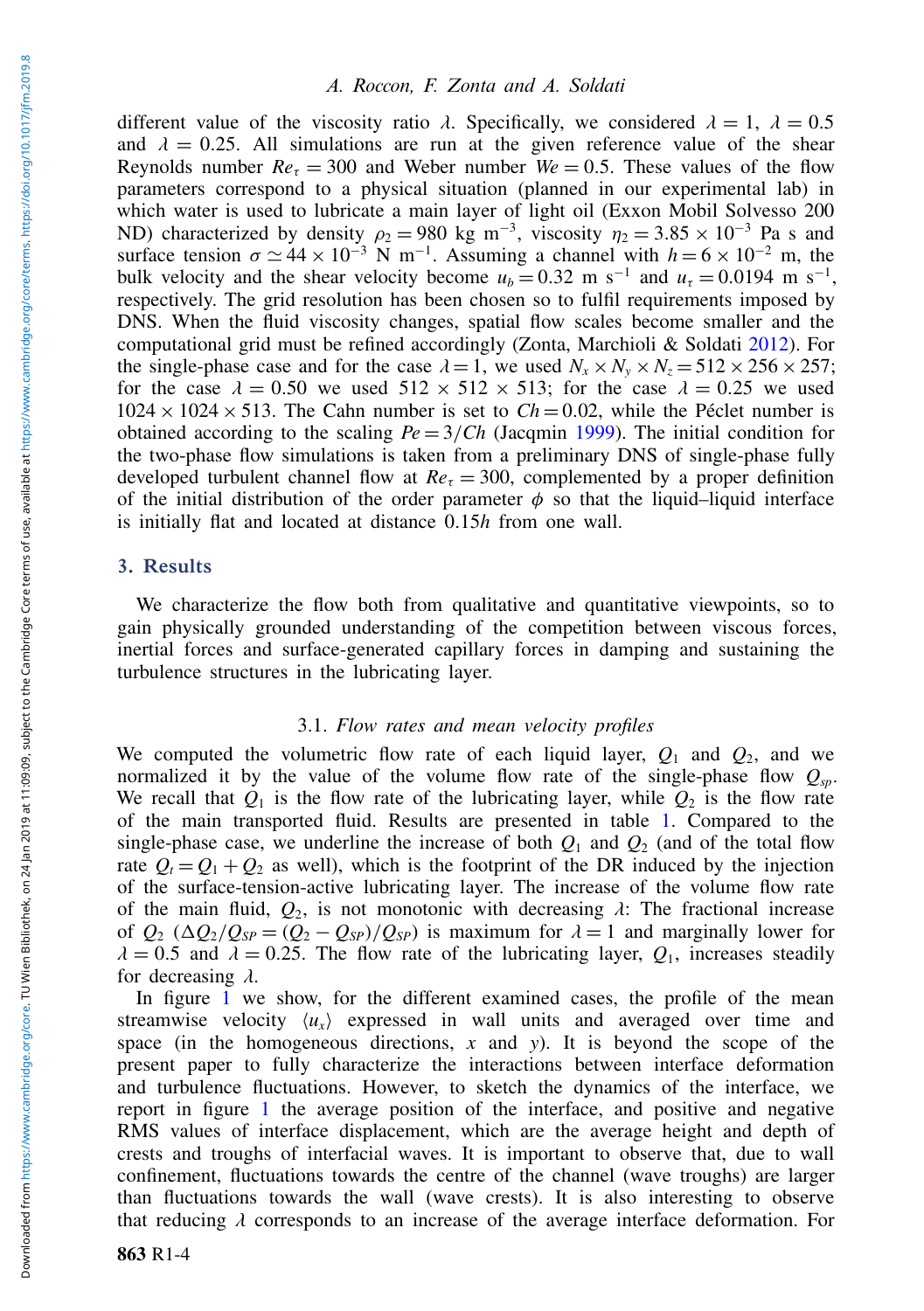<span id="page-4-1"></span>

<span id="page-4-0"></span>FIGURE 1. Mean fluid streamwise velocity,  $\langle u_x \rangle$ , in the wall-normal direction for the different cases considered in the present study. Comparison between the benchmark single-phase case (SP, solid black line), and the lubricated channel with  $\lambda = 1.00$  (solid single-phase case (SP, solid black line), and the lubricated channel with  $\lambda = 1.00$  (solid blue line),  $\lambda = 0.50$  (solid red line) and  $\lambda = 0.25$  (solid green line). The mean interface blue line),  $\lambda = 0.50$  (solid red line) and  $\lambda = 0.25$  (solid green line). The mean interface position  $(z/h = 0.85)$  and the corresponding RMS values of the interface displacement are position  $(z/h = 0.85)$  and the corresponding RMS values of the interface displacement are indicated by dashed lines.

| Simulation       | $Q_1/Q_{sp}$ | $Q_2/Q_{sp}$ | $Q_t/Q_{sp}$ |
|------------------|--------------|--------------|--------------|
| Single phase     |              |              | 1.0000       |
| $\lambda = 1.00$ | 0.0436       | 1.2261       | 1.2698       |
| $\lambda = 0.50$ | 0.0531       | 1.1756       | 1.2286       |
| $\lambda = 0.25$ | 0.0593       | 1.1775       | 1.2368       |
|                  |              |              |              |

TABLE 1. Volume flow rate of the lubricating layer (layer 1,  $Q_1$ ) and of the main layer (layer 2,  $Q_2$ ) for the different values of the viscosity ratio  $\lambda$  considered in the present study. The total volume flow rate  $(Q_t = Q_1 + Q_2)$  is also evaluated. Results for the benchmark single-phase case are included for comparison. All values are normalized by the volume flow rate of the single-phase case, *QSP*.

the values of  $\lambda$  investigated, the presence of the thin lubricating layer produces a skewed asymmetric velocity profile. Focusing first on the main layer  $(z/h < 0.85)$ , we observe that the maximum velocity increment corresponds to  $\lambda = 1$ . Decreasing  $\lambda$  to 0.5 corresponds to a more limited increase of the average velocity compared to the single-phase case. Decreasing further  $\lambda$  to 0.25 induces only negligible modifications single-phase case. Decreasing further  $\lambda$  to 0.25 induces only negligible modifications to the velocity profile which indeed remains very close to that of the case  $\lambda = 0.5$ to the velocity profile, which indeed remains very close to that of the case  $\lambda = 0.5$ .<br>Focusing now on the lubricating layer  $(z/h > 0.85)$  we observe a strong monotonic Focusing now on the lubricating layer  $(z/h > 0.85)$ , we observe a strong, monotonic, increase of the velocity gradient for decreasing  $\lambda$ . The difference of the velocity gradients at the wall indicates a flow behaviour in the lubricating layer that changes with  $\lambda$  and that seems to suggest a different phenomenology for the DR mechanisms. Considering the similarity of the velocity profiles for  $\lambda = 0.5$  and  $\lambda = 0.25$ , and in order to simplify the discussion, in the following we will focus only on the cases  $\lambda = 1$  and  $\lambda = 0.25$ .

In figure [2](#page-5-0) we show the instantaneous streamwise velocity field in the channel crosssection  $(y - z)$  for  $\lambda = 1$  (figure [2](#page-5-0)*a*) and  $\lambda = 0.25$  (figure 2*b*). The white line indicates the instantaneous position of the interface. In figure  $2(a)$  $2(a)$ , we notice the presence of turbulence structures (Schoppa & Hussain [2002;](#page-10-17) Jiménez [2013\)](#page-10-18) at the bottom wall  $(z/h = -1)$ , but we see no evidence of turbulence at the top wall  $(z/h = 1)$ ; this can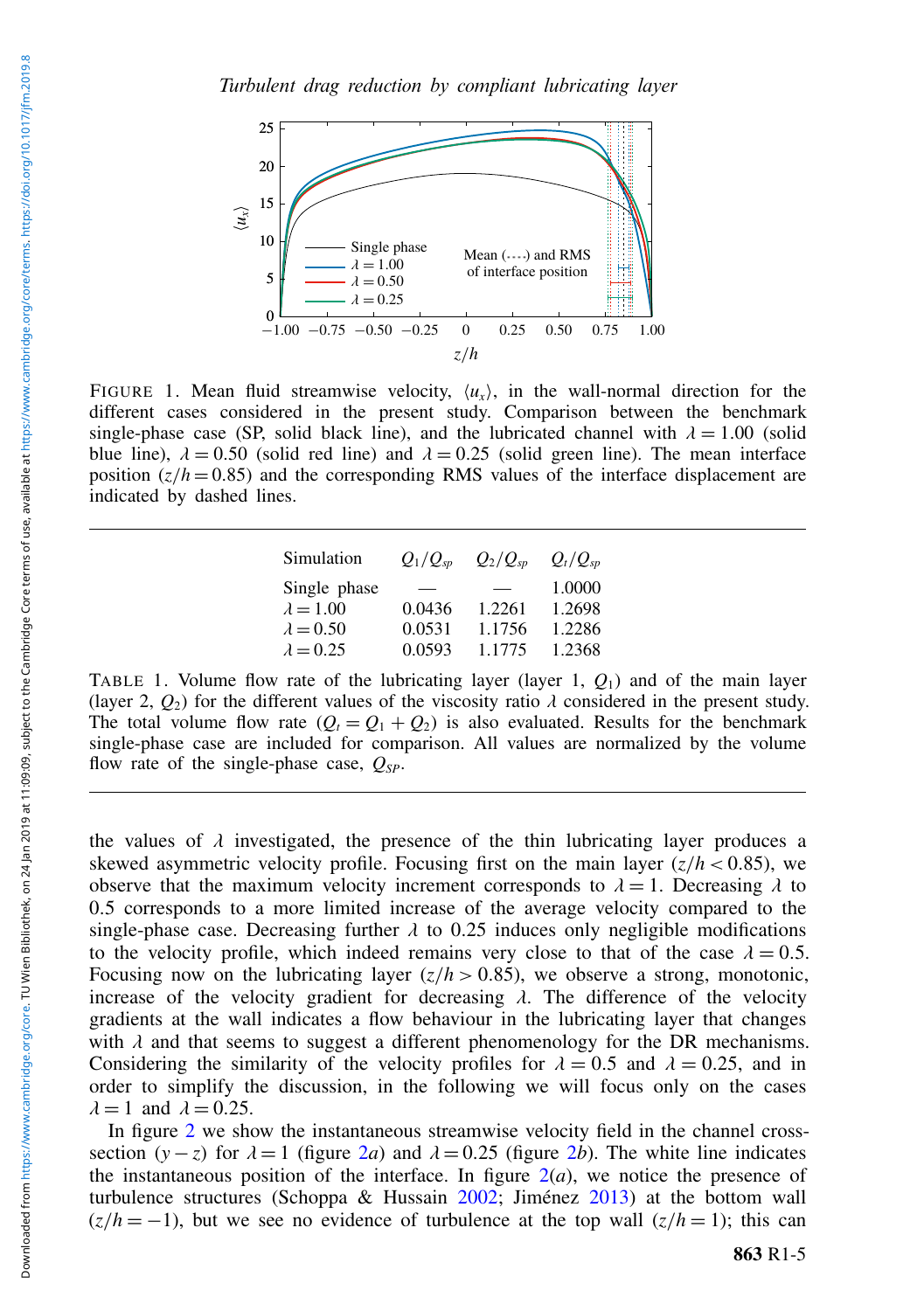<span id="page-5-0"></span>

FIGURE 2. Instantaneous streamwise velocity  $u_x$  in a cross-section  $(y-z)$  of the channel. Panel (*a*) refers to the case  $\lambda = 1$  whereas panel (*b*) refers to the case  $\lambda = 0.25$ . The position of the interface is explicitly indicated by a thin white line. For both values of  $\lambda$ , position of the interface is explicitly indicated by a thin white line. For both values of  $\lambda$ , a close-up view of a rectangular region near the top wall is also offered to appreciate the different flow structure (complete turbulence suppression for  $\lambda = 1$  and sustained turbulence for  $\lambda = 0.25$ ).

be appreciated better in the corresponding close-up view. Turning to figure [2\(](#page-5-0)*b*), we observe turbulence structures at both walls. In particular, from the close-up view, we appreciate that typical turbulence structures still populate the flow region near the top wall. It is then clear that the DR observed for the case  $\lambda = 1$  can be attributed to the relaminarization of the lubricating layer, in which turbulence is totally damped. The clear existence of turbulence in the case  $\lambda = 0.25$  $\lambda = 0.25$  $\lambda = 0.25$  (figure 2*b*) demonstrates that the velocity gradients of figure [1](#page-4-1) are steeper due to the persistence of the turbulence near the wall, but calls for a different DR mechanism. On a qualitative basis, we also observe that turbulence structures in the low-viscosity lubricating layer (case  $\lambda =$ 0.25) appear smaller than those at the bottom wall. A detailed characterization of the turbulence scales at the two walls will be the object of a future analysis.

#### 3.2. *Stress behaviour*

In this subsection, we aim at studying in detail the role of the interface and its implications on the overall stress distribution in the wall-normal direction. The average of the total stress as a function of the wall-normal coordinate reads

<span id="page-5-1"></span>
$$
\tau_{tot} = \underbrace{\frac{\langle \eta(z) \rangle}{Re_{\tau}} \frac{\partial \langle u_x \rangle}{\partial z}}_{\tau_v} - \underbrace{\langle u'_x u'_z \rangle}_{\tau_t} + \underbrace{\frac{3}{\sqrt{8}} \frac{Ch}{We} \left\langle \frac{\partial \phi}{\partial x} \frac{\partial \phi}{\partial z} \right\rangle}_{\tau_c}.
$$
\n(3.1)

In the case under examination, the total stress  $\tau_{tot}$  comprises the viscous shear stress,  $\tau_v$ , the turbulent shear stress,  $\tau_t$ , and the capillary stress,  $\tau_c$ . For an easier examination, we plot these three contributions, as well as their sum, in figure [3.](#page-6-0) In figure  $3(a)$  $3(a)$ , we plot the profiles of the viscous shear stress, highlighting in the insets their zoomed-out behaviour near the walls. We underline here that the pressure gradient driving the flow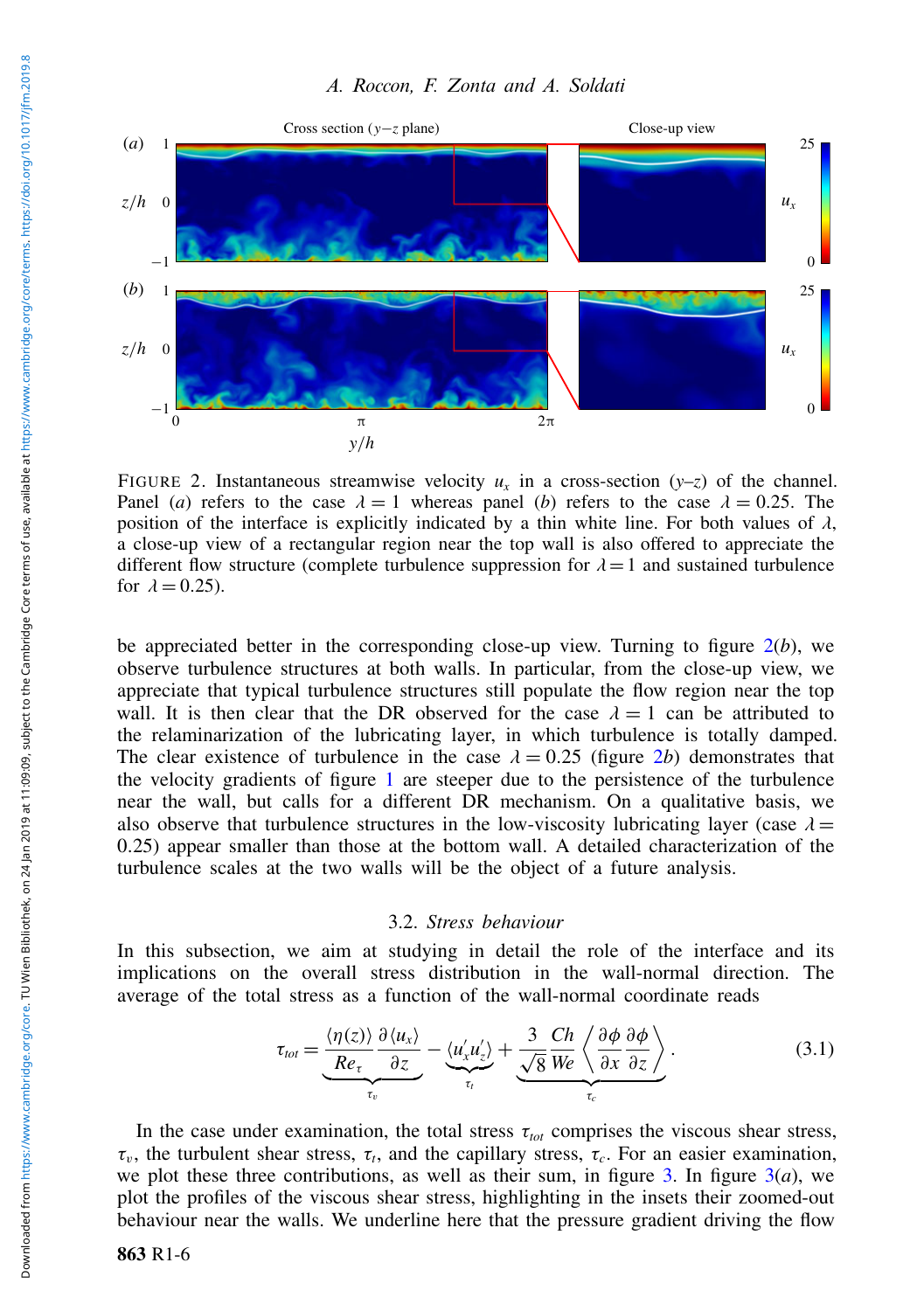<span id="page-6-0"></span>

FIGURE 3. (*a*) Wall-normal behaviour of the viscous shear stress,  $\tau_v$ , for the two cases  $\lambda = 1$  (blue line) and  $\lambda = 0.25$  (green line). The viscous shear stress for the reference single-phase case (black thin line) is also shown for comparison. A close-up view of  $\tau_{\nu}$  in the near-wall regions is also given in the insets. The average interface position  $(z/h = 0.85)$ is explicitly indicated by a vertical dashed line. (*b*) Wall-normal behaviour of the turbulent shear stress,  $\tau_t$ , and of the total shear stress  $\tau_{tot}$  (linear profile drawn using dashed lines) for the single-phase case and for  $\lambda = 1$  and  $\lambda = 0.25$ . The behaviour of the capillary stress  $\tau_c$  in the region near the interface is given in the inset. Lines as in (*a*).

is equivalent to the sum of the values of the viscous shear stress at the two walls (this sum is equal to 2 in our dimensionless notation). The pressure gradient driving the flow, and consequently this sum, are kept constant for all our simulations. The viscous shear stress near the bottom wall  $(z/h < -0.9$  in figure [3](#page-6-0)*a*, and inset on the left) has the shape typical of near-wall turbulence for all examined cases, although the value of the wall shear stress is clearly different, being  $\tau_{v} = 1$  (black thin line) for the single-phase case,  $\tau_v = 1.47$  for  $\lambda = 1$  (blue line) and  $\tau_v = 1.34$  for  $\lambda = 0.25$  (green line). The behaviour of the viscous shear stress near the top wall  $(z/h = > 0.9$  in figure [3](#page-6-0)*a*, and inset on the right), however, shows some important differences. While for  $\lambda = 0.25$  the behaviour is similar, but shifted downwards (in magnitude), compared to the single-phase case, the behaviour for  $\lambda = 1$  displays a quasi-linear profile typical of a relaminarized layer. It is also important to observe that the viscous shear stress crossing the nominal position of the interface has a non-trivial behaviour characterized by a local minimum (in magnitude) which, as from  $(3.1)$ , must be balanced by a corresponding behaviour of the other two terms. In figure  $3(b)$  $3(b)$ , we show the behaviour of the turbulent stress, and, in the inset, the behaviour of the capillary stress,  $\tau_c$ : the region plotted in this inset is the only region where the capillary stress is different from zero. The turbulent shear stress shows a clear asymmetry, which corresponds closely to that of the mean velocity observed in figure [1,](#page-4-1) but also to that visible in the viscous shear stress figure  $3(a)$  $3(a)$ . In the main layer  $\left(\frac{z}{h} < 0.85\right)$ , the turbulent stresses for examined cases have the typical shape of wall-bounded turbulence, with only the profiles amplitude differing among each other. In the interface region, we observe local minima for both cases. For  $\lambda = 1$  (blue line), the turbulent stress is nearly zero, and the observed local minimum in the viscous shear stress (figure [3](#page-6-0)*a*) is almost fully balanced by the capillary stress, shown by the blue line in the inset. For  $\lambda = 0.25$ (green line), the turbulent stress reaches a local minimum, larger than zero (in absolute value), which, due to the corresponding negligible value of the viscous shear stress in this region (figure  $3a$  $3a$ ), is almost fully balanced by the capillary stress (green line in the inset of figure [3\)](#page-6-0). In both cases, the capillary stress is the crucial element in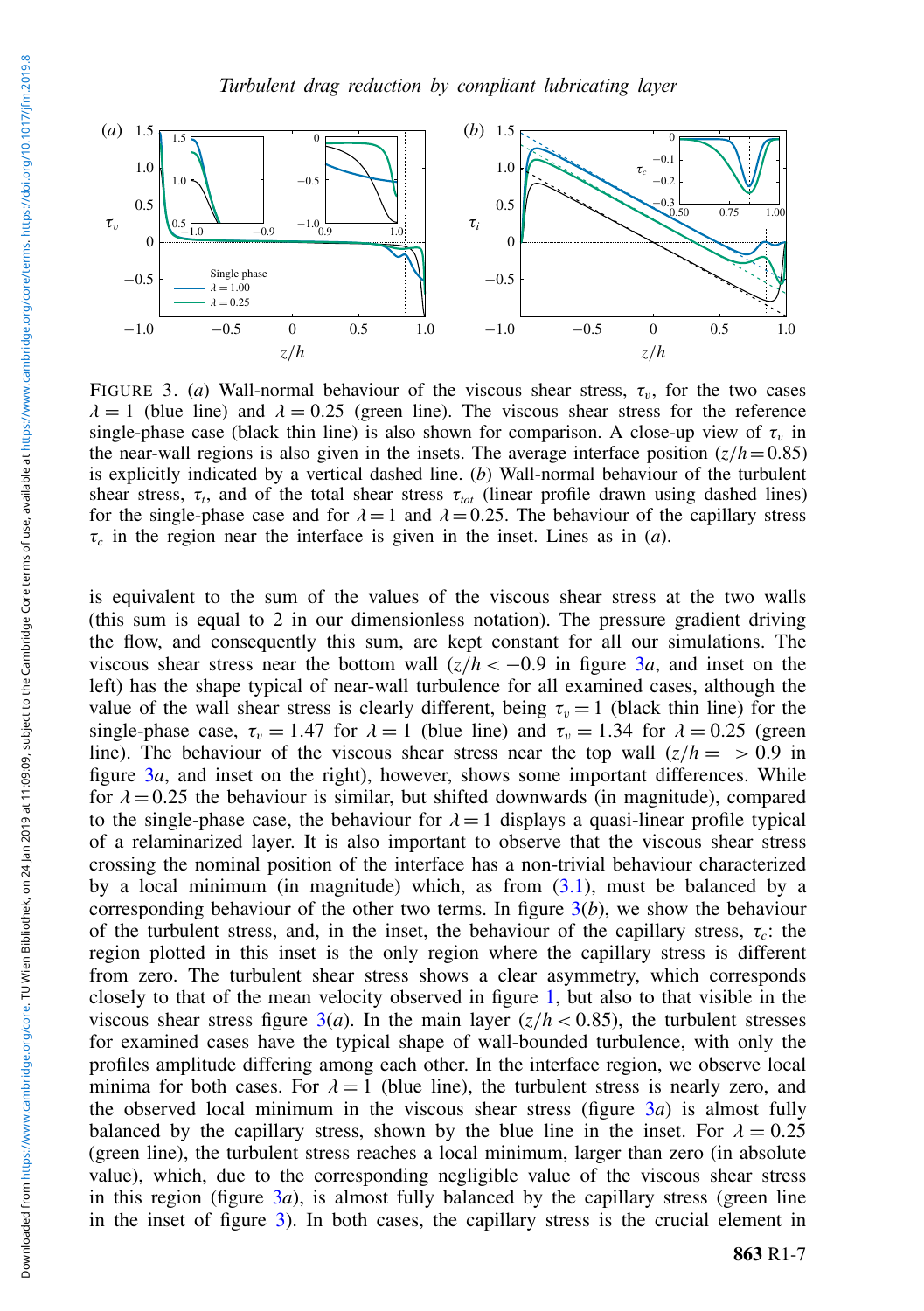the DR process. In the  $\lambda = 1$  case, the capillary stress decouples the dynamics of the main fluid layer from that of the lubricating layer, which eventually relaminarizes. In the  $\lambda = 0.25$  case, the capillary stress also decouples the dynamics of the main fluid layer from that of the lubricating layer, but a residual turbulent stress flux is maintained through the interface, which now separates two layers both characterized by turbulent flow. Reportedly (Jiménez & Moin [1991\)](#page-10-19), turbulence in channel flow can be sustained if the shear Reynolds number is above ∼90. We have seen from figure [3](#page-6-0) that the interface, via the action of the capillary stress, is a strong separation element between the main layer and the lubricating layer. Although the interface is compliant, it is capable of exerting some stress, and therefore we can idealize the flow in the lubricating layer as a separate channel flow characterized by a nominal height of  $h_l^+$ . We remark here that wall scales are changed by the change of viscosity, and their new values can be determined using the steady-state value of the wall shear stress. So, even if the thickness of the lubricating layer is constant in outer units, it changes if expressed in wall units according to the local value of the shear stress which establishes at the top wall. In this situation, the dimensionless thickness of the lubricating layer can be obtained via a semi-local scaling (using reference quantities computed at the top wall only, see Pecnik & Patel [2017\)](#page-10-20) as

<span id="page-7-0"></span>
$$
h_l^+ = 0.15 \frac{Re_\tau}{\lambda} \sqrt{\frac{2|\tau_{w,1}|}{|\tau_{w,1}| + |\tau_{w,2}|}}.
$$
\n(3.2)

For  $\lambda = 1$ , we obtain  $h_l^+ = 33$ : this value indicates that the lubricating layer is not large enough to sustain turbulence (liménez & Moin 1991). For  $\lambda = 0.25$  we obtain large enough to sustain turbulence (Jiménez & Moin [1991\)](#page-10-19). For  $\lambda = 0.25$ , we obtain  $h_l^+$  = 145, which is definitely enough to sustain turbulence. The intermediate simulation at  $\lambda = 0.5$  (not shown here) is characterized by a threshold value for the channel height of approximately 73 wall units. Since the steady-state values of the shear stresses are not known *a priori*, to design new simulations one can use the reference parameters of the single-phase simulation and rescale the thickness of the lubricating layer with the new viscosity values: in this way we obtain  $h_l^+ = 45$  for  $\lambda = 1$ ,  $h_l^+ = 45/\lambda = 90$ <br>for  $\lambda = 0.5$  and  $h_l^+ = 45/\lambda = 180$  for  $\lambda = 0.25$ for  $\lambda = 0.5$  and  $h_l^+ = 45/\lambda = 180$  for  $\lambda = 0.25$ .

#### 3.3. *Probability density function (PDF) of the wall shear stress*

Further evidence of the DR mechanisms can be obtained examining the distribution of the wall shear stress  $\tau_w$  at the two walls. We compute the probability density function (PDF) of the wall shear stress fluctuations  $\tau_w'$ , and we normalize it by the mean value  $\langle \tau_w \rangle$  of the shear stress at the corresponding wall, i.e.  $\tau_w' = (\tau_w - \langle \tau_w \rangle) / \langle \tau_w \rangle$ . Results are shown in figure  $4(a)$  $4(a)$  for the case  $\lambda = 1$  and in figure  $4(b)$  for the case  $\lambda = 0.25$ . The thin solid line refers to the single-phase case, whereas the thick dashed line and the thick solid line refer to the bottom and to the top wall, respectively.

We focus first on the single-phase case. Consistently with previous literature studies (Hu, Morfey & Sandham [2006;](#page-10-21) Lenaers *et al.* [2012;](#page-10-22) Brücker [2015\)](#page-10-23), we notice that the PDF( $\tau_w$ ) has an asymmetric and positively skewed shape, which indicates that positive fluctuations are larger in magnitude and occur more frequently than negative fluctuations (the maximum value is  $\tau_w' \approx 3$ , while the minimum is  $\tau_w' \approx -1.5$ ). Note however that there is a non-negligible probability of observing events characterized by  $\tau_w' < -1$  (shaded region in the picture): these events mark the appearance of localized counter-flow regions in which the instantaneous shear stress changes sign compared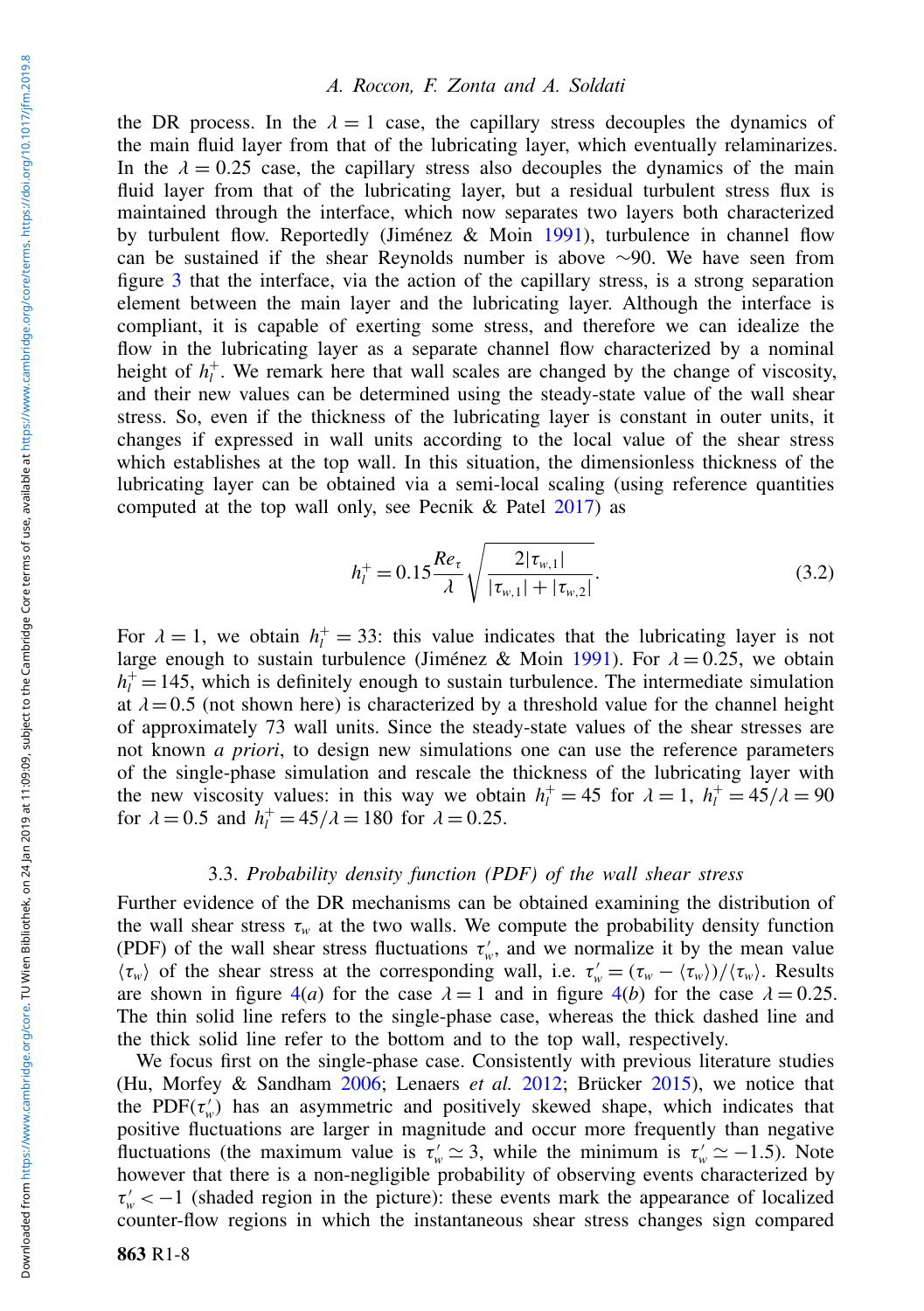<span id="page-8-0"></span>

FIGURE 4. Probability density function (PDF) of the normalized wall shear stress fluctuation  $\tau_w = (\tau_w - \langle \tau_w \rangle) / \langle \tau_w \rangle$  for  $\lambda = 1$  (*a*) and  $\lambda = 0.25$  (*b*). In each panel, the thick solid line refers to the top wall, whereas the thick dashed line refers to the bottom wall solid line refers to the top wall, whereas the thick dashed line refers to the bottom wall. The behaviour for the single-phase case is shown with a thin black line.

to its mean value, and in which the local flow velocity is reversed compared to the mean velocity (localized flow reversal).

We now focus on the case  $\lambda = 1$  (figure [4](#page-8-0)*a*). At the bottom wall (dashed blue line), the shape of  $PDF(\tau_w)$  is similar to that of the single-phase case described above, but it becomes slightly wider, indicating that positive ( $\tau_w$  > 0.5) and negative ( $\tau_w$  < 0.5) fluctuations occur more frequently. This effect is known (Lenaers *et al.* [2012\)](#page-10-22) and can be attributed to the local increase of the Reynolds number, which, with arguments similar to those used to derive [\(3.2\)](#page-7-0), lead to an estimate of  $Re<sub>r</sub> \approx 350$ . At the top wall (blue solid line) the situation changes completely. The  $PDF(\tau_w)$  becomes taller and almost symmetric, narrowing around the most probable value  $\tau_w' = 0$ . This indicates that shear stress fluctuations are strongly reduced in magnitude and in frequency. The narrowing of the curve around  $\tau_w' = 0$  (collapse of the curve onto  $\tau_w' = 0$ ) indicates that the local shear stress is approximately equal to the mean shear stress, a further confirmation and a clear signature of the local flow laminarization process in the lubricating layer. Finally, we focus on the case  $\lambda = 0.25$  (figure [4](#page-8-0)*b*). The shape of the PDF( $\tau_w$ ) for both the top (green solid line) and bottom wall (green dashed line) recovers the non-symmetric and positively skewed profile valid for the single-phase case (black thin line), which is a further indication that turbulence is active when the viscosity of the lubricating layer is sufficiently small  $(\lambda = 0.25)$ . We notice that large positive  $(\tau_w' > 1)$  and negative  $(\tau_w' < 1)$  events occur more frequently in the two-phase case compared to the single-phase case, at both the bottom and the top wall. While the behaviour at the bottom wall is due to the increased local shear Reynolds number (pretty much like in the case  $\lambda = 1$  discussed above, figure [4](#page-8-0)*a*), the behaviour at the top wall has a different origin, being ultimately driven by the flow modulation induced by the liquid–liquid interface (Ahmadi *et al.* [2018](#page-9-0)*a*). The deformed interface is characterized by crests, which push fluid towards the wall (upwashes), and troughs, which draw fluid away from the wall (downwashes). These upward and downward fluid motions induce wall shear stress fluctuations, whose strength and frequency of occurrence is clearly increased consistently, as apparent from the shape of the PDF.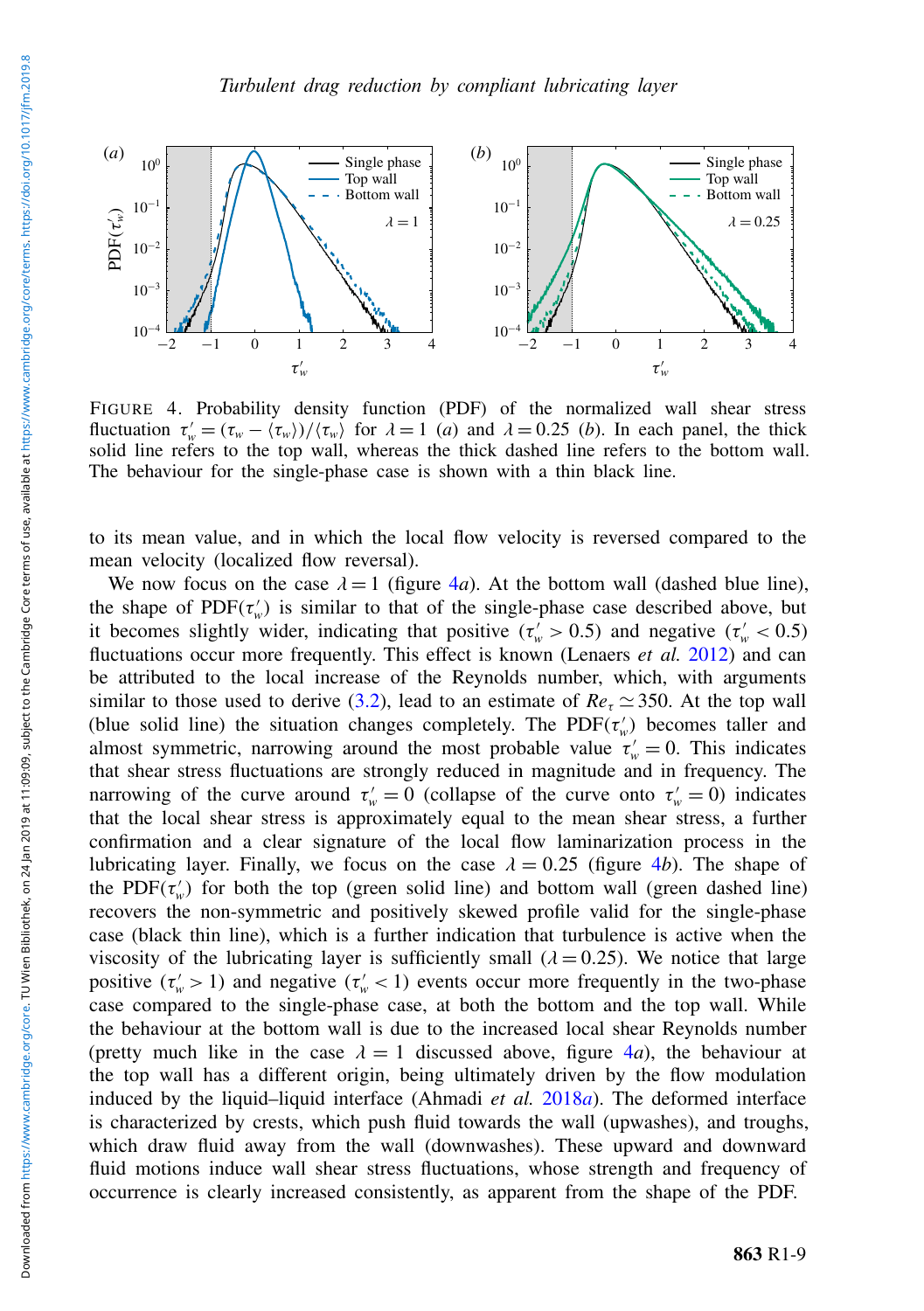## 4. Conclusions

In this work, we have confirmed that a lubricating compliant layer can strongly reduce drag in a turbulent channel flow. We have also demonstrated that DR can be driven by surface tension effects alone, or also by a combination of surface tension and viscosity effects if the viscosity of the lubricating layer is smaller than that of the main flow. We studied this problem starting from viscosity-matched fluids and decreasing the viscosity of the lubricating layer. When the two fluids have the same viscosity, the thin lubricating layer relaminarizes due to the lack of the minimal conditions to sustain the near-wall turbulence cycle, and a strong DR is observed. When the viscosity of the lubricating layer is reduced, turbulence in the layer can be sustained, but the overall system drag can still be substantially reduced.

In particular, we have characterized the phenomenology of DR in the present flow configuration by performing DNS at the given shear Reynolds number  $Re_\tau = 300$ , and at three different values of the viscosity ratio  $\lambda = \eta_1/\eta_2$  between the two fluids (with at three different values of the viscosity ratio  $\lambda = \eta_1/\eta_2$  between the two fluids (with  $\eta_1$  the viscosity of the fluid in the lubricating layer). We started by focusing on the case  $\lambda = 1$ , which we used as reference case to isolate the effect of surface tension on the DR mechanisms, then we lowered the viscosity ratio to  $\lambda = 0.5$  and  $\lambda = 0.25$ , to analyse the complex interplay between viscous forces, inertial forces and surfacegenerated capillary forces on the overall DR.

Reduction of drag is as high as DR  $\sim$  27% for  $\lambda = 1$ , and, counter to intuition, slightly decreases for decreasing  $\lambda$  (DR  $\sim$  24% for  $\lambda$  = 0.25). Based on the current results, we were able to identify two different routes to DR in the present system. When  $\lambda = 1$ , DR is due to the surface tension of the interface, which is the elasticity element that decouples wall-normal momentum transfer mechanisms between the main and lubricating layers, leading to a complete relaminarization of the lubricating layer (surface-tension-driven DR), leading to a complete relaminarization of the lubricating layer (surface-tension-driven DR). However, when the viscosity contrast is changed to  $\lambda = 0.25$ , and turbulence can still be sustained in the lubricating layer, we can observe a new DR mechanism. In this case, DR is attributed to the effect of lower viscosity of the lubricating layer, which decreases the corresponding value of the wall shear stress (viscosity-driven DR).

In the present study, to minimize the influence of the flow parameters on the results, but at the same time to represent an experimentally and physically realizable situation, we have fixed (among the different simulations) the reference thickness of the lubricating layer ( $h_l = 0.15\bar{h}$ ) and the surface tension ( $\sigma = 44 \times 10^{-3}$  N m<sup>-1</sup>) of the liquid–liquid interface. Further investigations are therefore required to study the role of  $h_l$  and  $\sigma$  on the proposed turbulence suppression and regeneration mechanisms that determine the overall DR in the present system.

## Acknowledgements

Vienna Scientific Cluster (Vienna, Austria) and CINECA Supercomputing Center (Bologna, Italy) are gratefully acknowledged for generous allowance of computer resources under grants 71026 and HP10BCFP82.

### References

<span id="page-9-0"></span>AHMADI, S., ROCCON, A., ZONTA, F. & SOLDATI, A. 2018*a* Turbulent drag reduction by a near wall surface tension active interface. *Flow Turbul. Combust.* 100 (4), 979–993.

<span id="page-9-1"></span>AHMADI, S., ROCCON, A., ZONTA, F. & SOLDATI, A. 2018*b* Turbulent drag reduction in channel flow with viscosity stratified fluids. *Comput. Fluids* 176, 260–265.